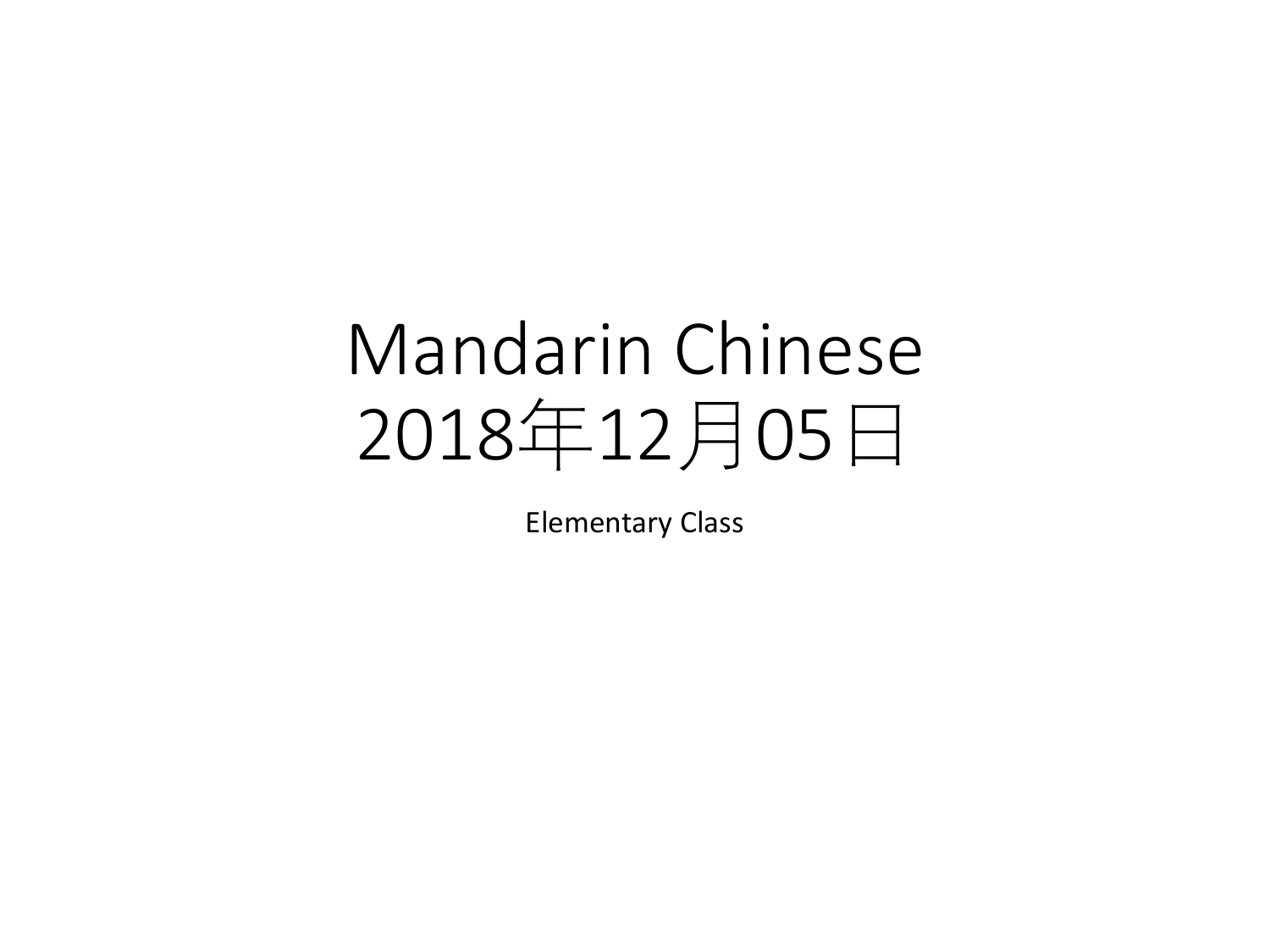好。 男  $\cdot$  $\overline{p}$ E o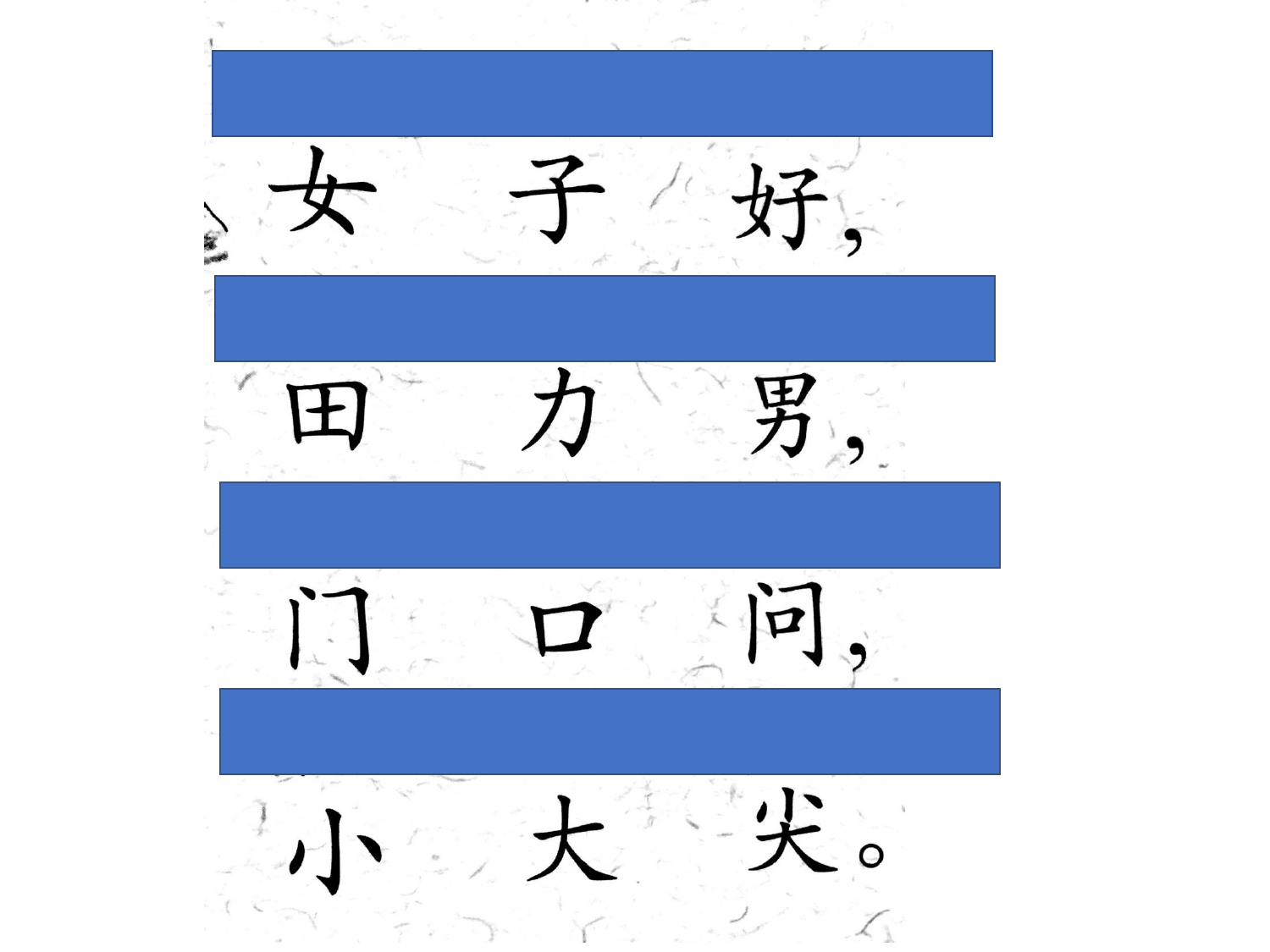### Translate:

- 你多大?
- Which?
- 弟弟
- Older brother
- 住
- Where are they?
- 德国人
- 我去过日本
- Their home
- 他在哪儿?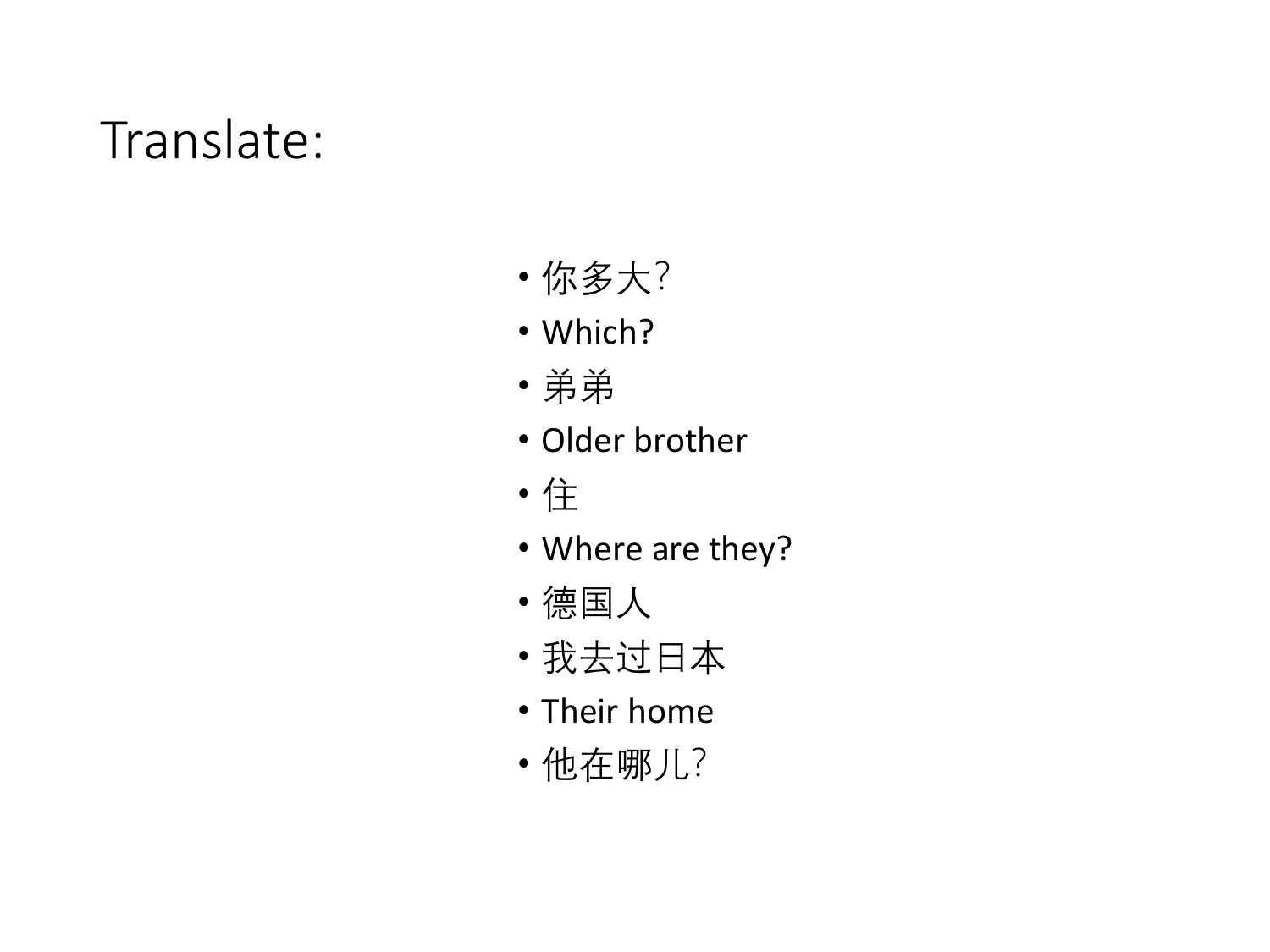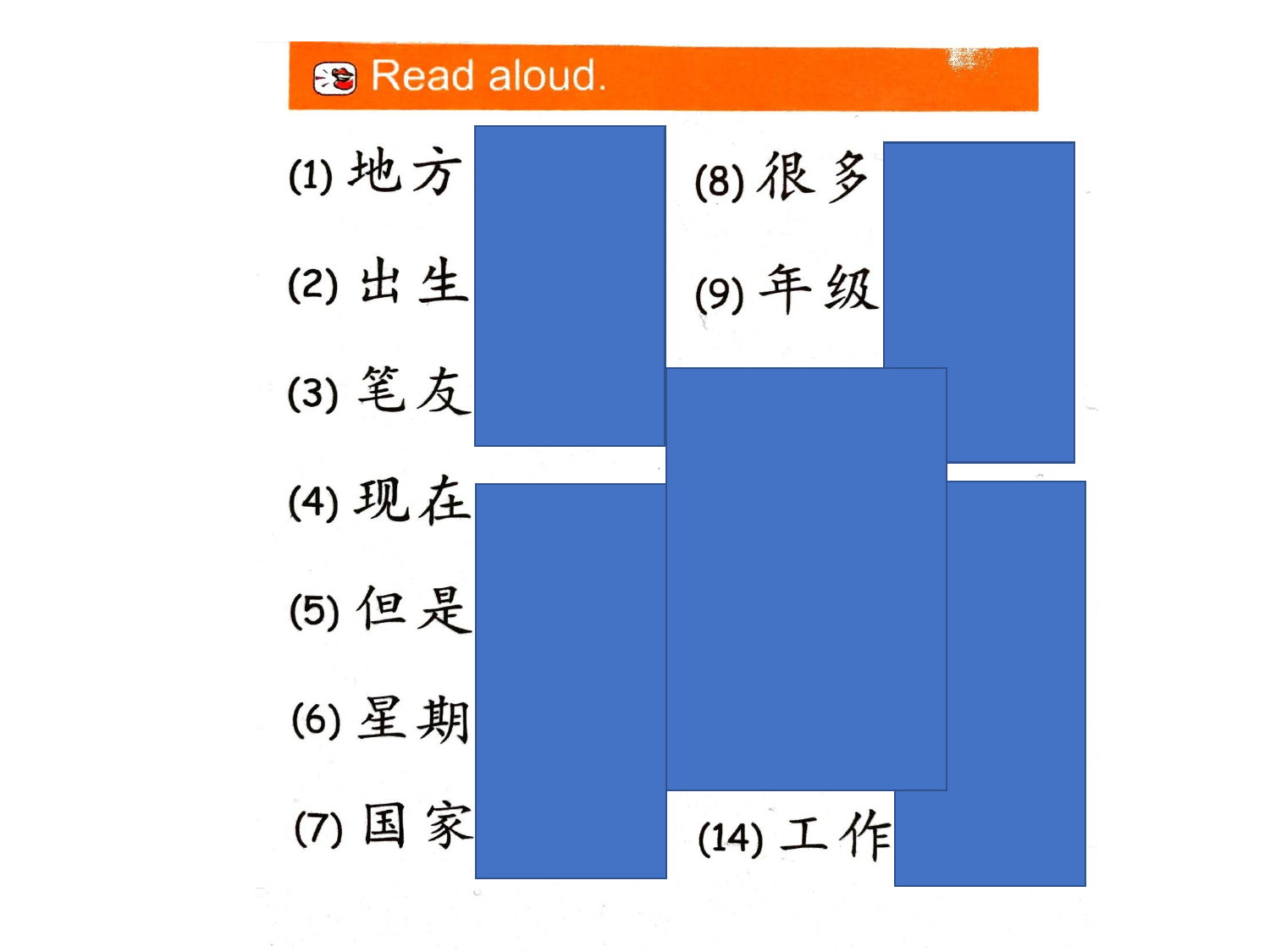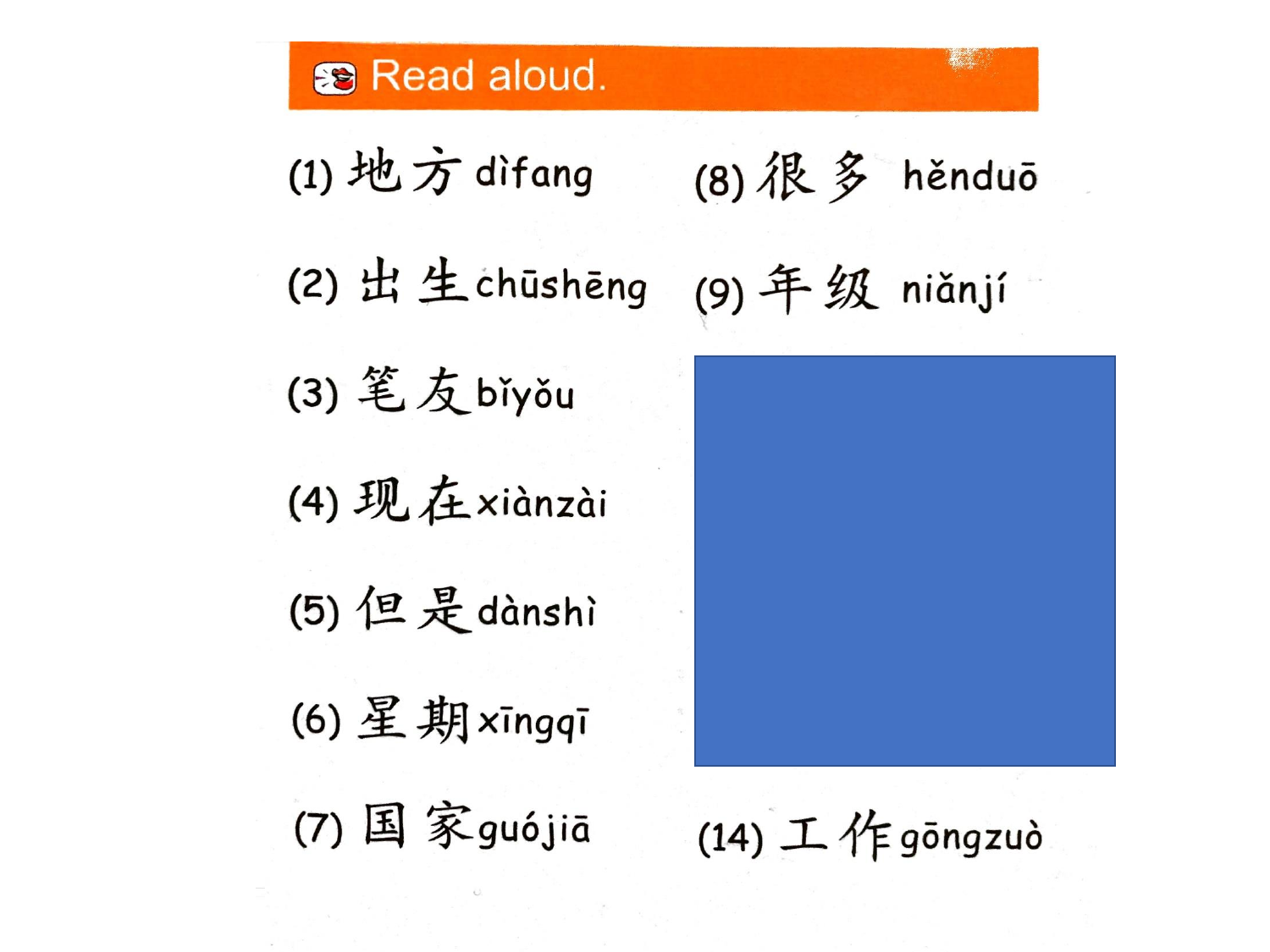





Talking about country, nationality and language spoken

D

N.





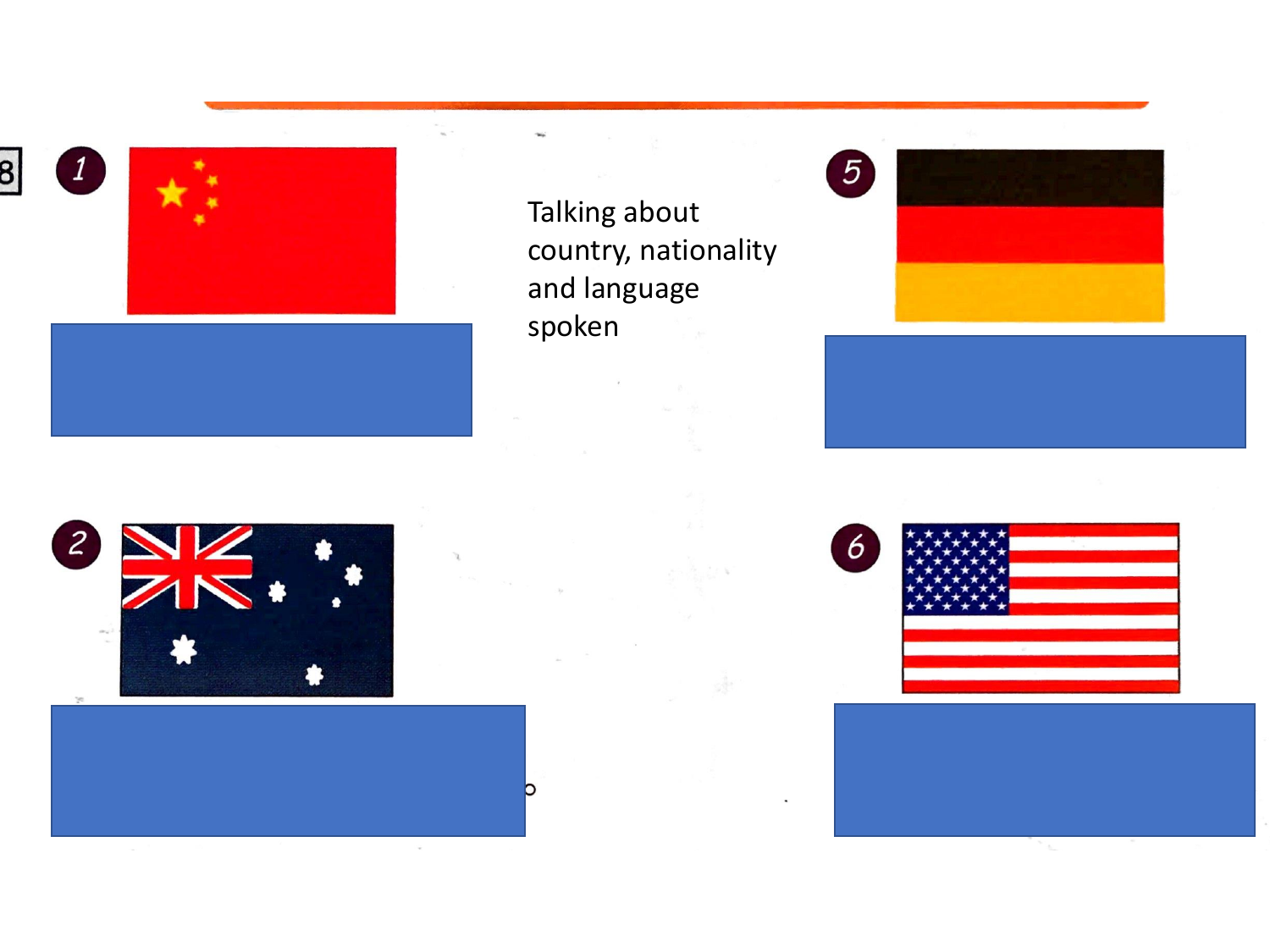Practise talking about country, nationality and languages spoken, using the these pages without pinyin to try to get familiar with the characters and



 $\boxed{1}$ 



中国人说汉语。



澳大利亚人说英语。



德国人说德语。

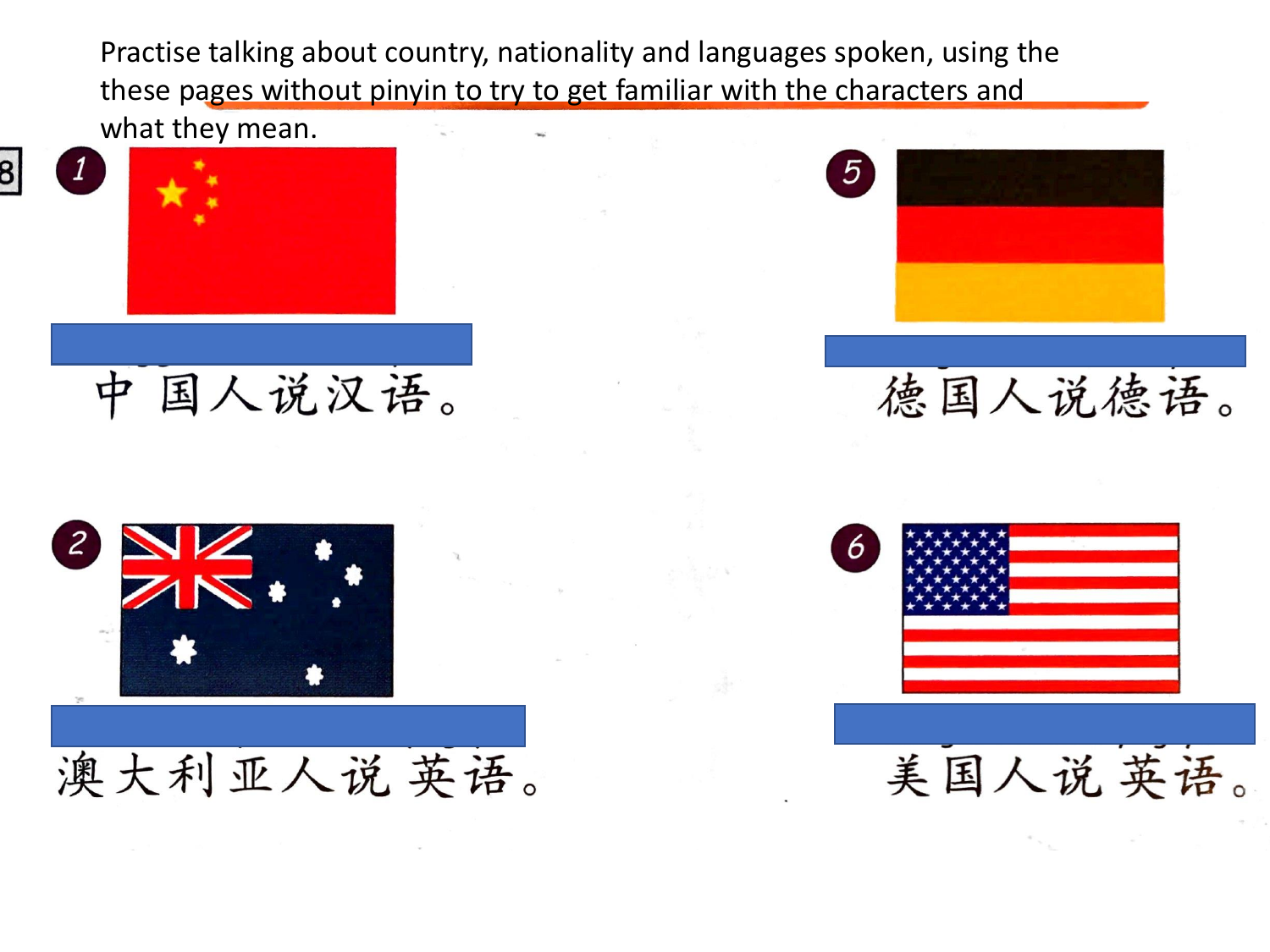

zhōng guó rén shuō hàn yǔ 中国人说汉语。



ào dà lì yà rénshuō yīng yǔ 澳大利亚人说英语。



dé guó rénshuō dé yǔ 德国人说德语。



měi guó rénshuō yīng yǔ 美国人说英语。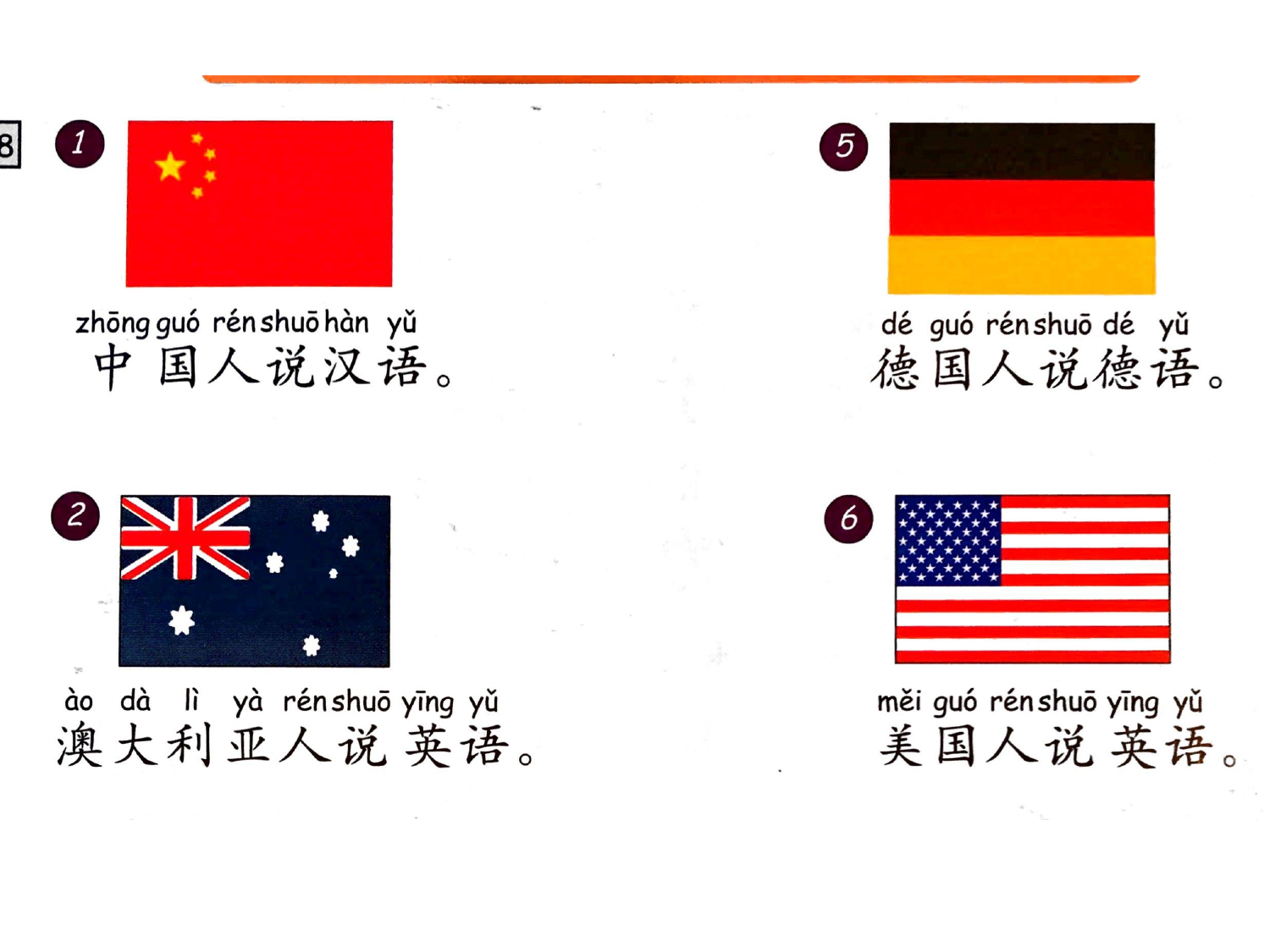

日本人说日语。





英国人说英语。



 $\left( \begin{array}{c} \end{array} \right)$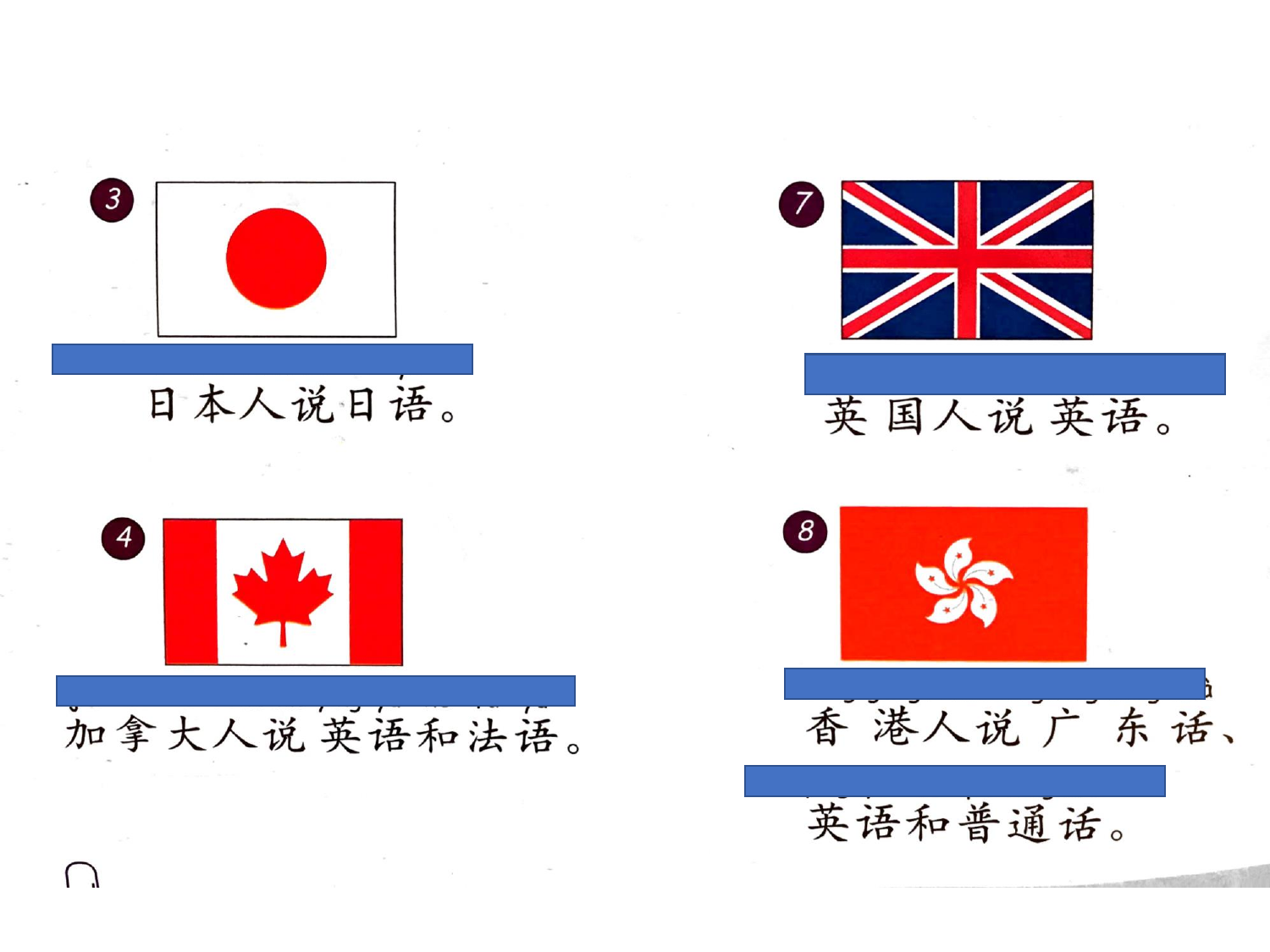

日本人说日语。





英国人说英语。



 $\left( \begin{array}{c} \end{array} \right)$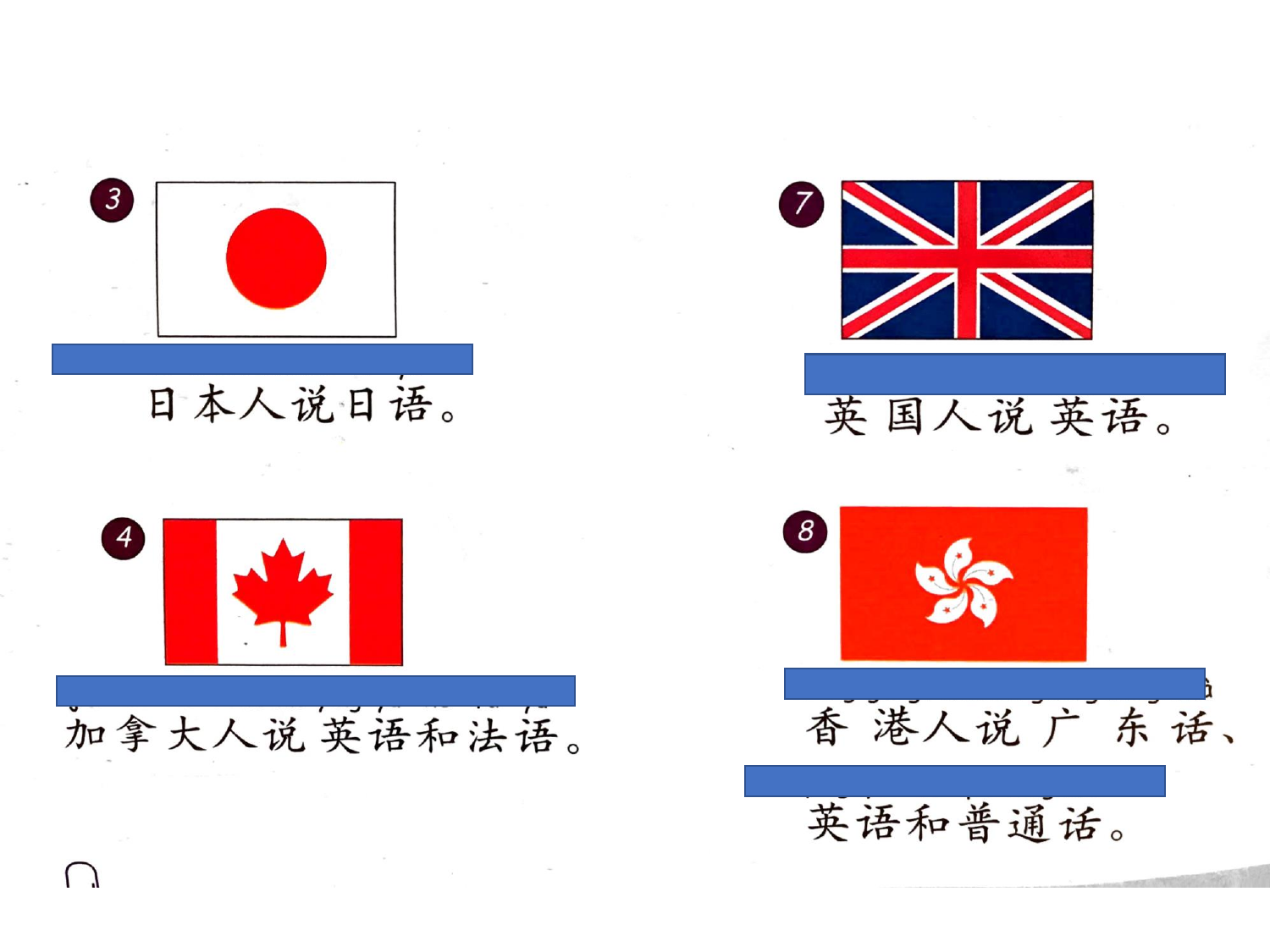



jiā ná dà rénshuō yīng yǔ hé fǎ yǔ 加拿大人说英语和法语。



#### yīng guó rénshuō yīng yǔ 英国人说英语。



xiāng gǎng rén shuō guǎng dōng huà 香港人说广东话、

yīng yǔ hé pǔ tōng huà 英语和普通话。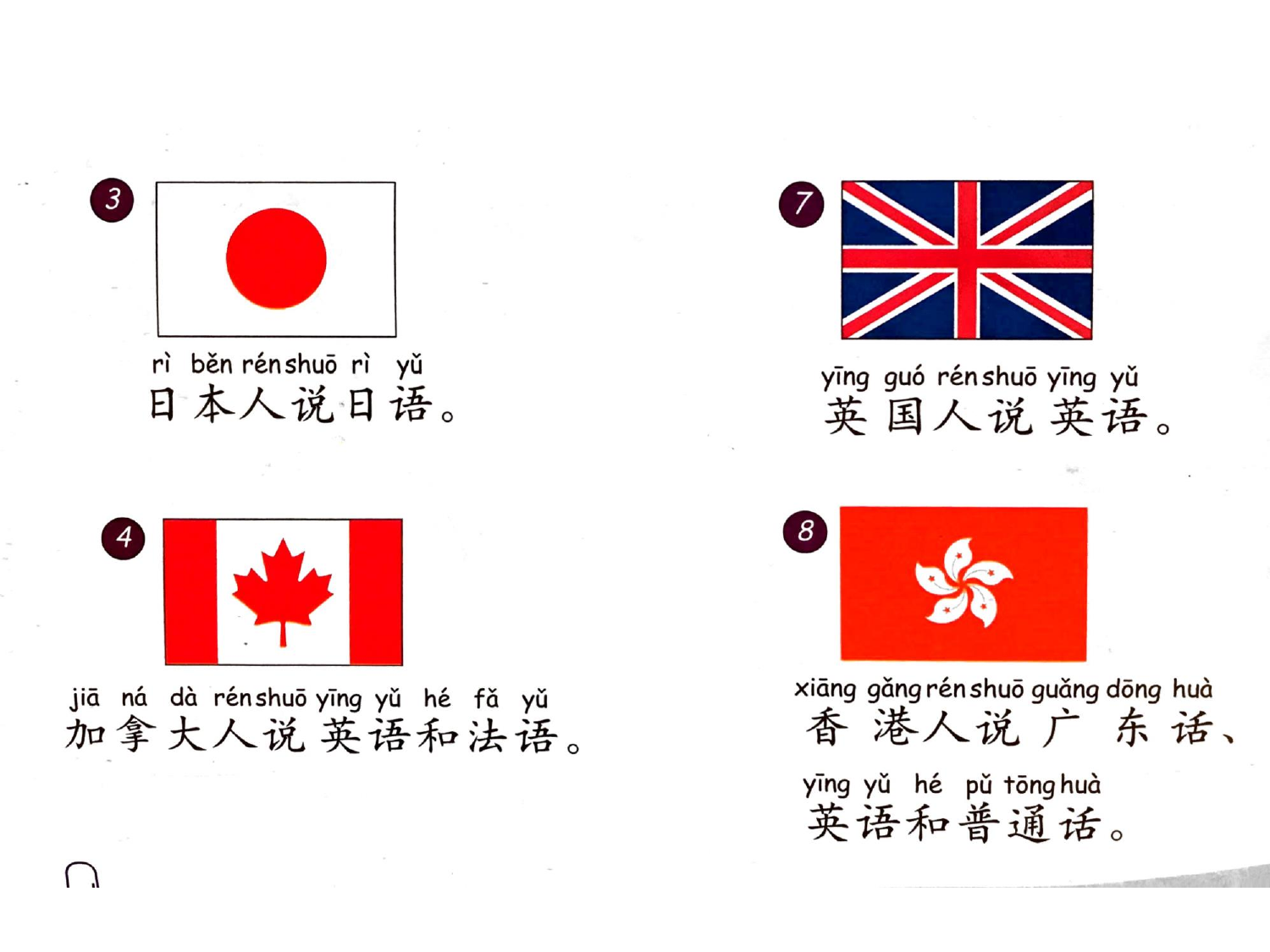### Vocabulary

- 语 yu3. Language. Primarily spoken language
- $\dot{\chi}$  wen2. Language/culture. Focus is more on academic/written language.
- 说 shuo1. To speak, to say. Notice the first component on the left is the speech radical
- 说英语 to speak English
- 说汉语 to speak Chinese (literally: the language of the Han)
- 普通话 Pu3tong1 hua4 (Mandarin literally, 'common speech')
- 广东话 Guang3dong1 hua4 (Cantonese literally, 'speech of Guang Dong')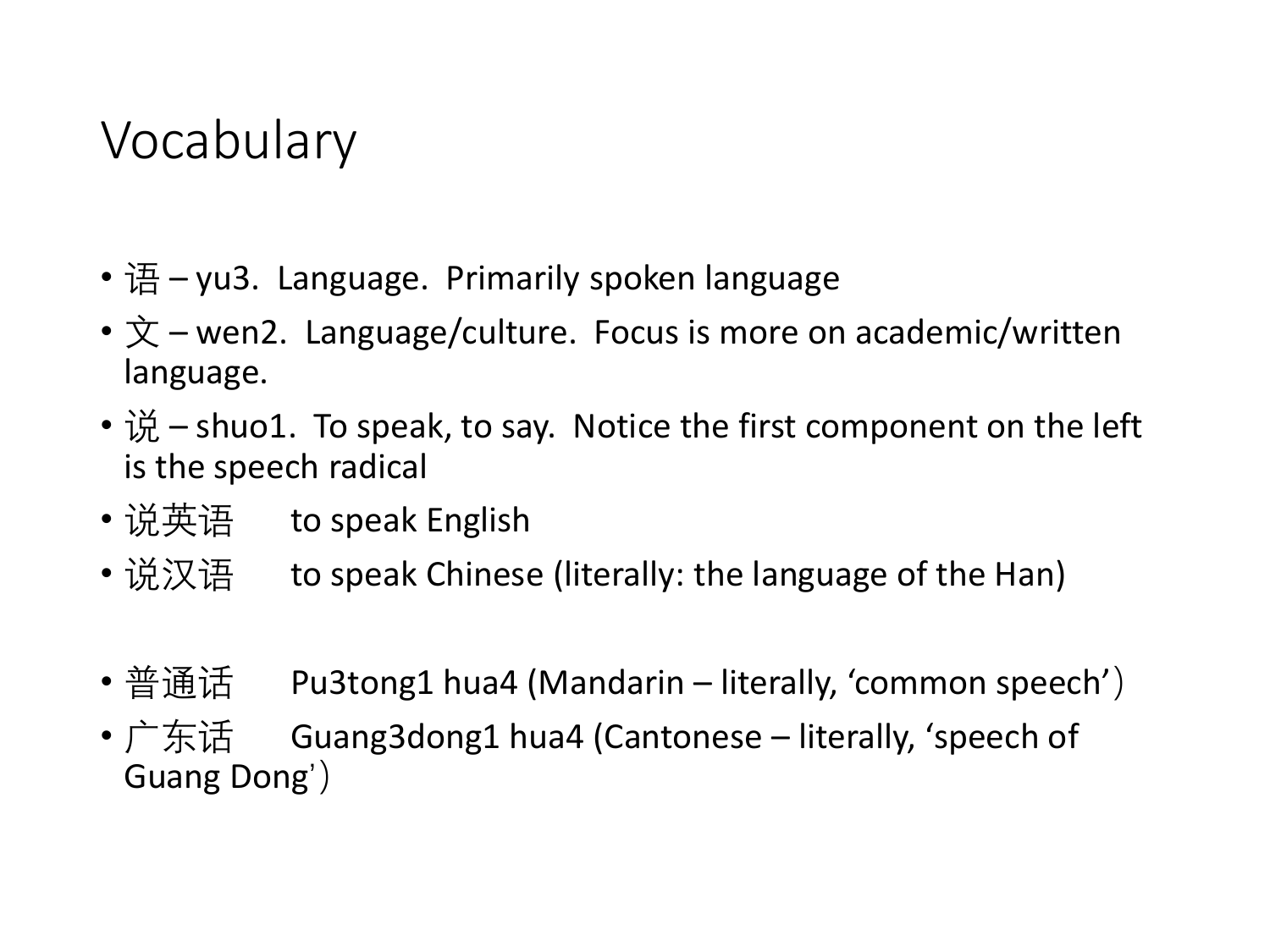$\sqrt{E}$  - homework

• Imagine you are speaking to a visitor from China

From the following list of questions, prepare how you would say as many of these as you can. Try to prepare at least 10 of these. You can decide which ones.